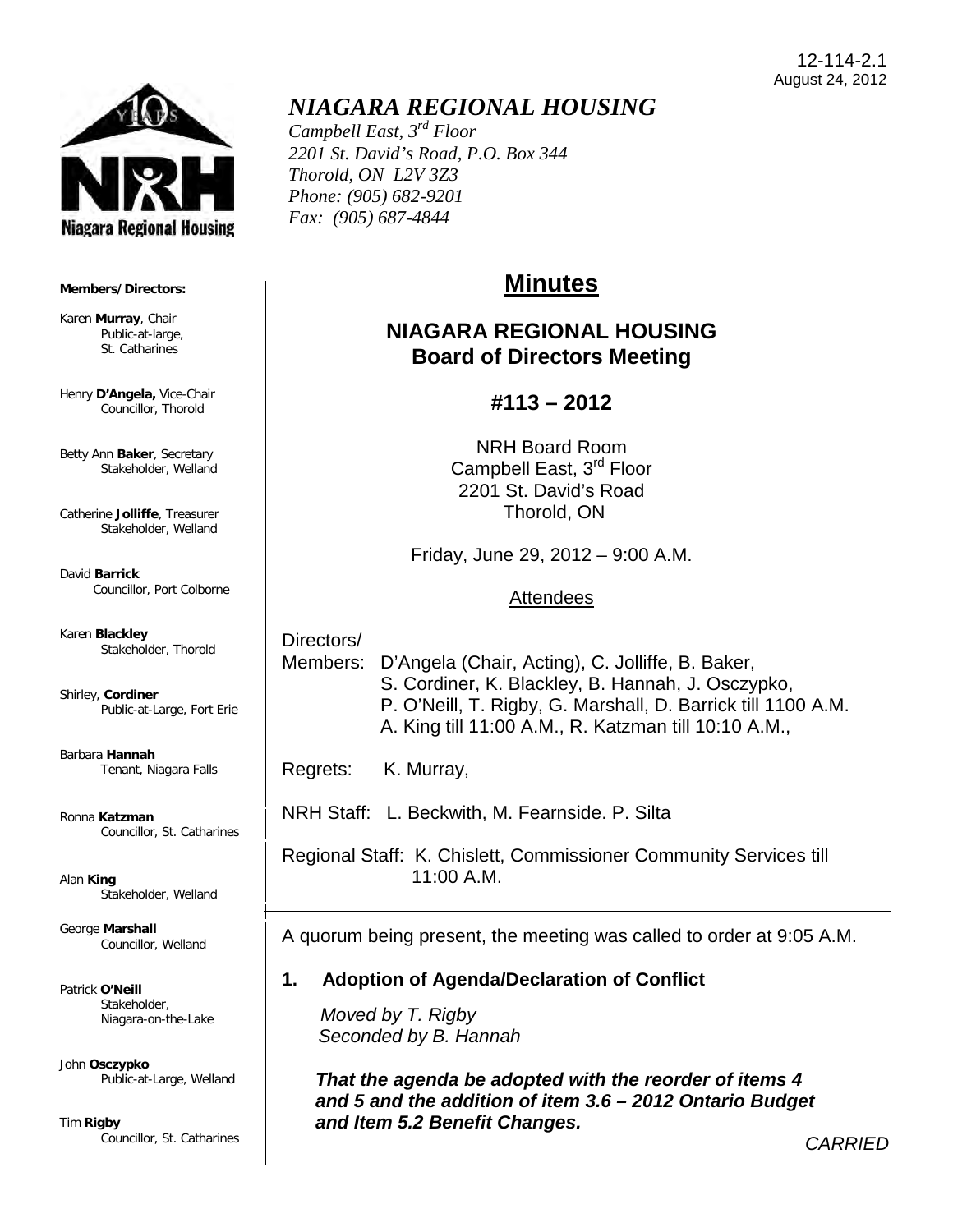No conflicts were declared.

### **2. Approval of Minutes May 25, 2012 Meeting**

 *Moved by P. O'Neill Seconded by J. Osczypko*

#### *That the minutes of the May 25, 2012 meeting be adopted.*

*CARRIED*

### **2.1. Business Arising**

#### Fitch Street Update

 The Fitch Street project has been approved by Regional Council. The capital project budget was approved by Corporate Services and will be going to Regional Council for approval on July 5, 2012.

#### **3. New Business**

### **3.1. Bill 140 –** *Housing Services Act* **- Local Rules: Housing Provider Conflict of Interest, Property Management, and Multi-Year Financial Plans -** Report 12- 113-3.1.

Board Directors received a report seeking approval of three (3) local rules established in accordance with the schedule of local rules outlined in Report #12-108-3.5 previously approved.

*Moved by G. Marshall Seconded by C. Jolliffe*

*That Niagara Regional Housing Board approves three (3) local rules related to Housing Provider Conflict of Interest, Property Management, and Multi-Year Financial Plans under the Housing Services Act (HSA), as recommended by staff in Report 12-113-3.1.* 

 *CARRIED*

#### **3.2. Bed Bugs in Niagara Regional Housing Communities –** Report 12-113-3.2.

Received report providing policy, procedures and statistics to address the issue of bed bugs on NRH properties. Information sessions on bed bug awareness were held in many NRH apartment buildings in partnership with Niagara Region Public Health. The process of 360 unit inspections has also been implemented.

 Staff noted that as a result of tenant education and unit inspections, bed bugs are being detected earlier which slows down the spreading to other units, which in turn should reduce future costs.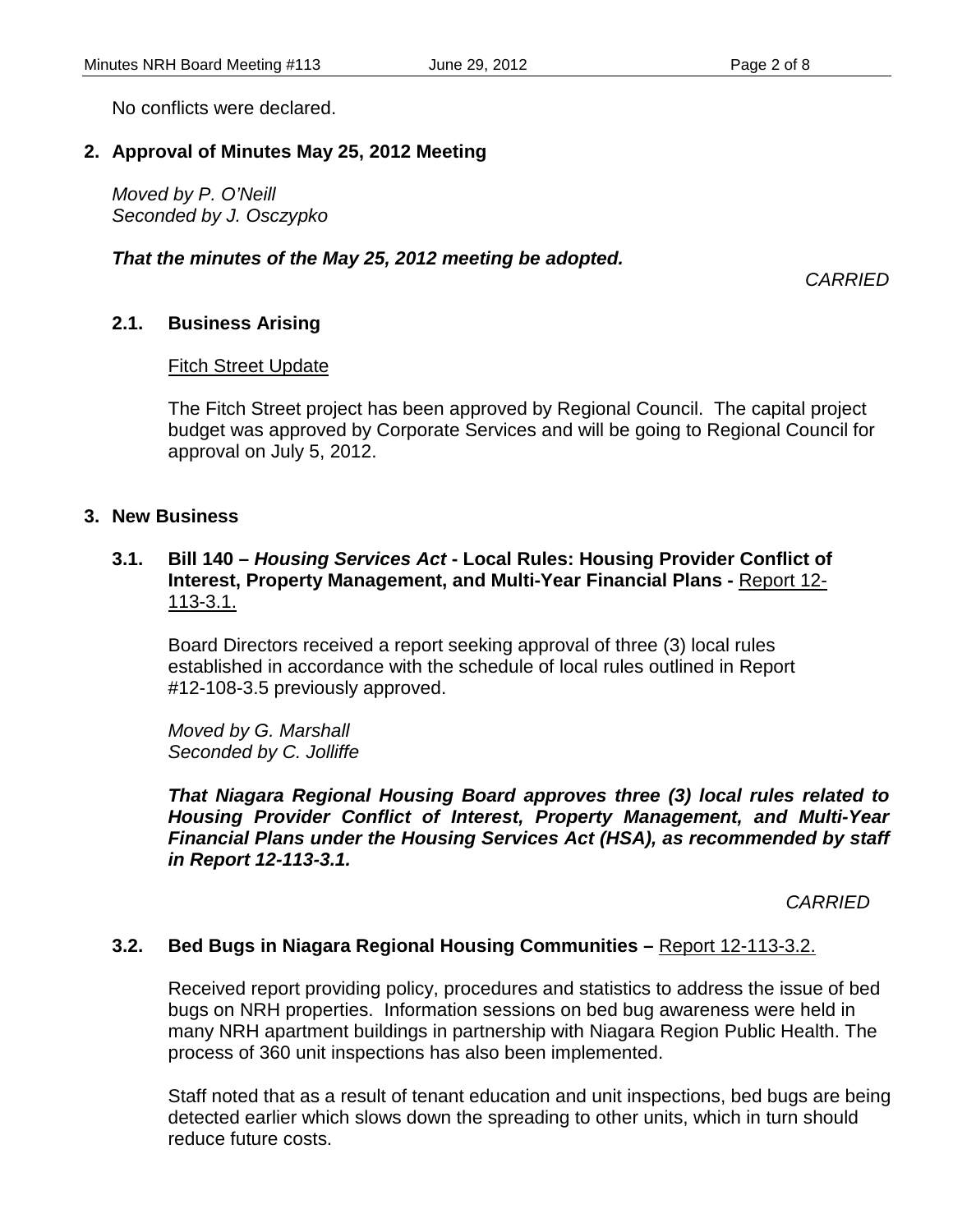NRH will be hosting a presentation on "bed bug detection" which Board Directors are welcome to attend. Staff will advise of the date.

 *Moved by G. Marshall Seconded by T. Rigby*

### *That Niagara Regional Housing Board receives this report for information, and approves the removal of this item from the Action List.*

*CARRIED*

### **3.3. 2012 Business Plan Update** - Report 12-113-3.3.

Staff gave an update on each of the activities under the 2012 Business Plan.

*Moved by A. King Seconded by S. Cordiner*

### *That the Niagara Regional Housing Board approves the updated 2012 Business Plan and directs that it be forwarded to Public Health and Social Services Committee for approval.*

*CARRIED*

### **3.4. Board and Director Performance** – Report 12-113-3.4.

The Board provided direction on what performance measures should be used to assess Director and Board performance.

 *Moved by S. Cordiner Seconded by T. Rigby*

#### *That the Board approves the following measures to determine Director and Board performance:*

- *Retain the current criteria of attendance and participation.*
- *Attendance be reported based on the previous calendar year.*
- *There should not be a minimum number of meetings attended per year.*
- *No weighting should be applied for attendance on committees.*
- *The Board should receive an annual list of decisions made in the previous year*
- *The Board should be surveyed every two years*

*CARRIED*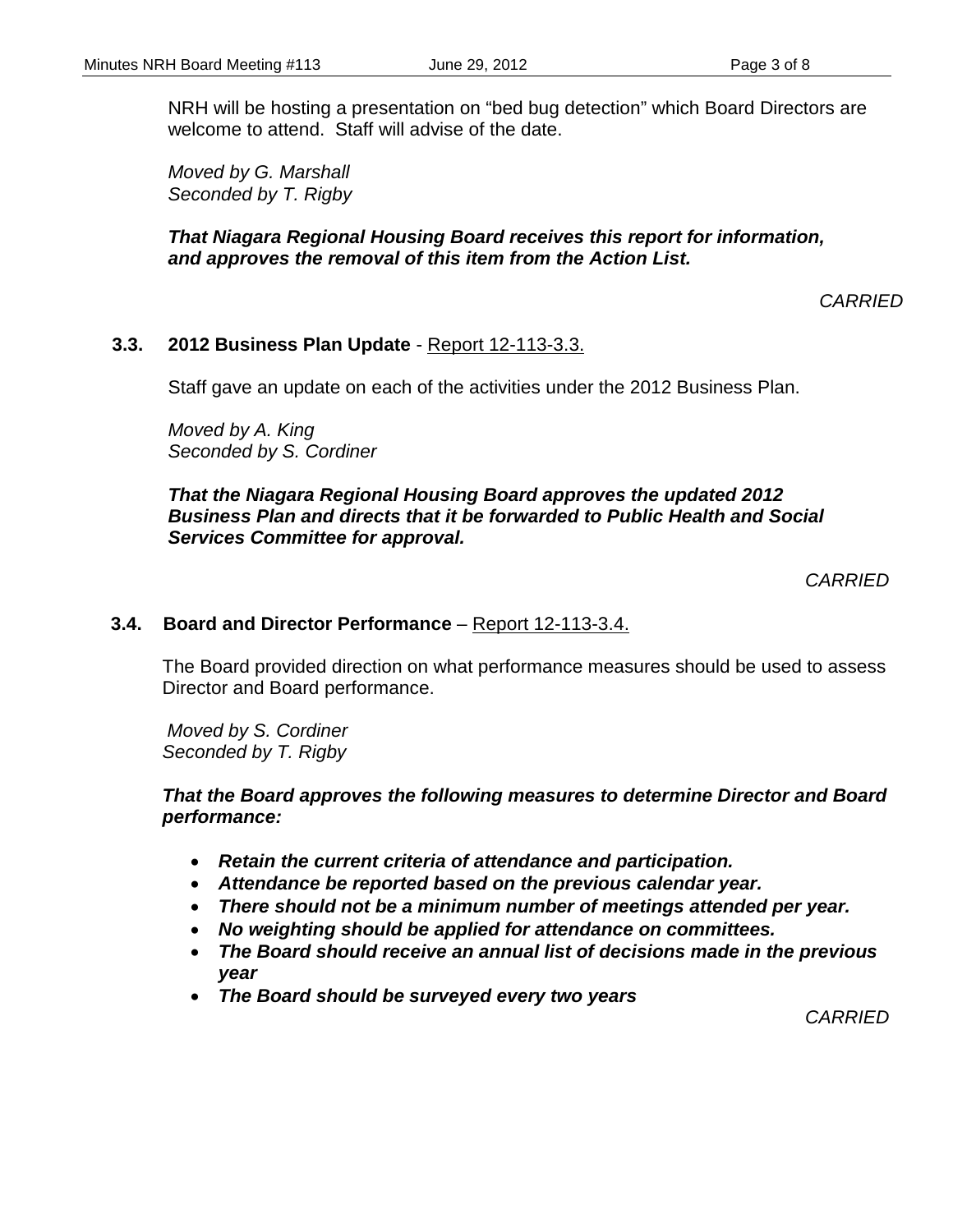### **3.5. Procedural Guidelines** – Report 12-113-3.5.

The Board received the report outlining the results of staff comparison of the NRH Procedural Guidelines with the recently updated Niagara Region Procedural Bylaw #120-2010.

It was noted that Regional Council is currently advertising for a new Regional Clerk and that the procedures may change again.

*Moved by G. Marshall Seconded by P. O'Neill*

*That Niagara Regional Housing Board of Directors maintain status quo and that this item be brought forward again early next year.* 

 *CARRIED*

Action by: L. Beckwith

### **3.6 2012 Ontario Budget**

The Board received a copy of Report COM 15-2012, which outlines the implications of 2012 Ontario Budget on services provided by the Community Services Department.

The budget proposes changes that will affect recipients of the Ontario Works and Ontario Disability Support Programs. K. Chislett summarized the potential implications on services provided by the Community Services Department.

Community Services will be preparing a report to Public Health and Social Services on the financial impacts of the Ontario Budget. K. Chislett to consult with L. Beckwith for input on levy implications.

*R. Katzman left the meeting at 10:10 A.M.* 

### **4. General Manager's Report**

### **4.1. Financial Statement as at May 31, 2012 – Report 12-113-5.1.**

*Moved by T. Rigby Seconded by G. Marshall*

*That the Niagara Regional Housing Board of Directors approves the financial statement as at May 31, 2012.*

CARRIED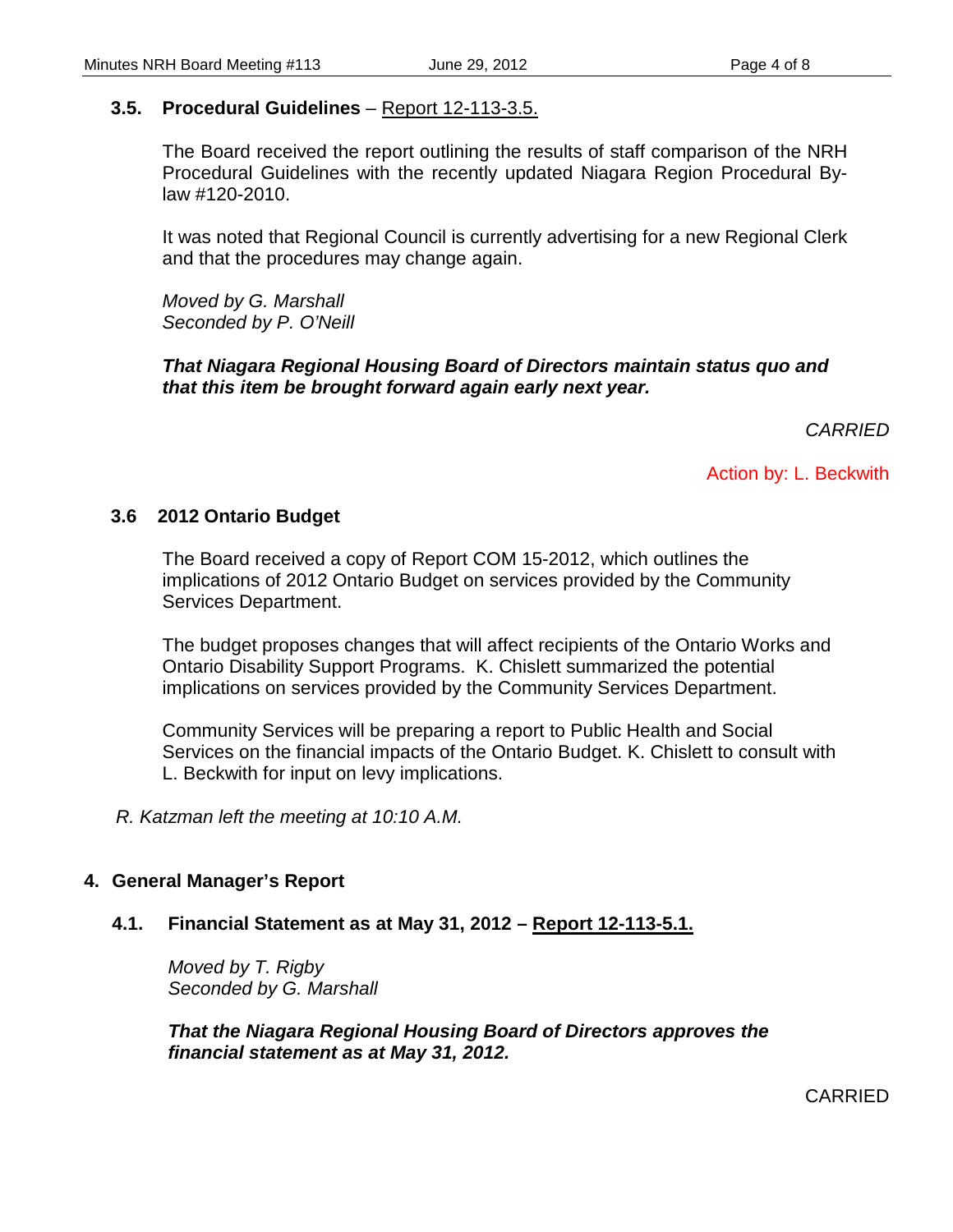#### **4.2. New Development**

Board members will be receiving invitations to three Ribbon Cutting Ceremonies this summer.

#### **4.3. NRH Office Door**

L. Beckwith noted that a new office door is being constructed outside the NRH boardroom to allow easier access for regional departments to the boardroom and meeting room.

L. Beckwith to look in the possibility of having the cost shared between NRH and Niagara Region.

### Action by: L. Beckwith

### **4.4. Toronto Star Report**

Board received a copy of an article published in the Toronto Star entitled "Regent Park revitalization: Has it created an 'us vs. them' dynamic?"

Regent Park was once a neighbourhood comprised entirely of social housing units but the recent regeneration has created a new, broader mix of market value, affordable and social housing stock.

The article reported on research done by Harvard sociologist William Julius Wilson which suggests that the revitalization as had a negative effect on the community networks which has led to increased crime and violence in the neighbourhood.

The general consensus of the Board was that the research wasn't broad enough and the conclusions were flawed as a result.

### **4.5. Presentation - Broadoak Video**

Board members watched a video on the construction of the Broadoak project which emphasized all the energy efficient features used in the development.

Members thought that the video was very informative but that it was too technical. Knowing that it is intended for many different audiences it was recommended that speaker's notes be developed that would supplement the video for presentation to larger groups.

*Alan King thanked board members for attending his farewell gathering and left the meeting at 11:00 A.M.* 

*K. Chislett left the meeting at 11:00 A.M.*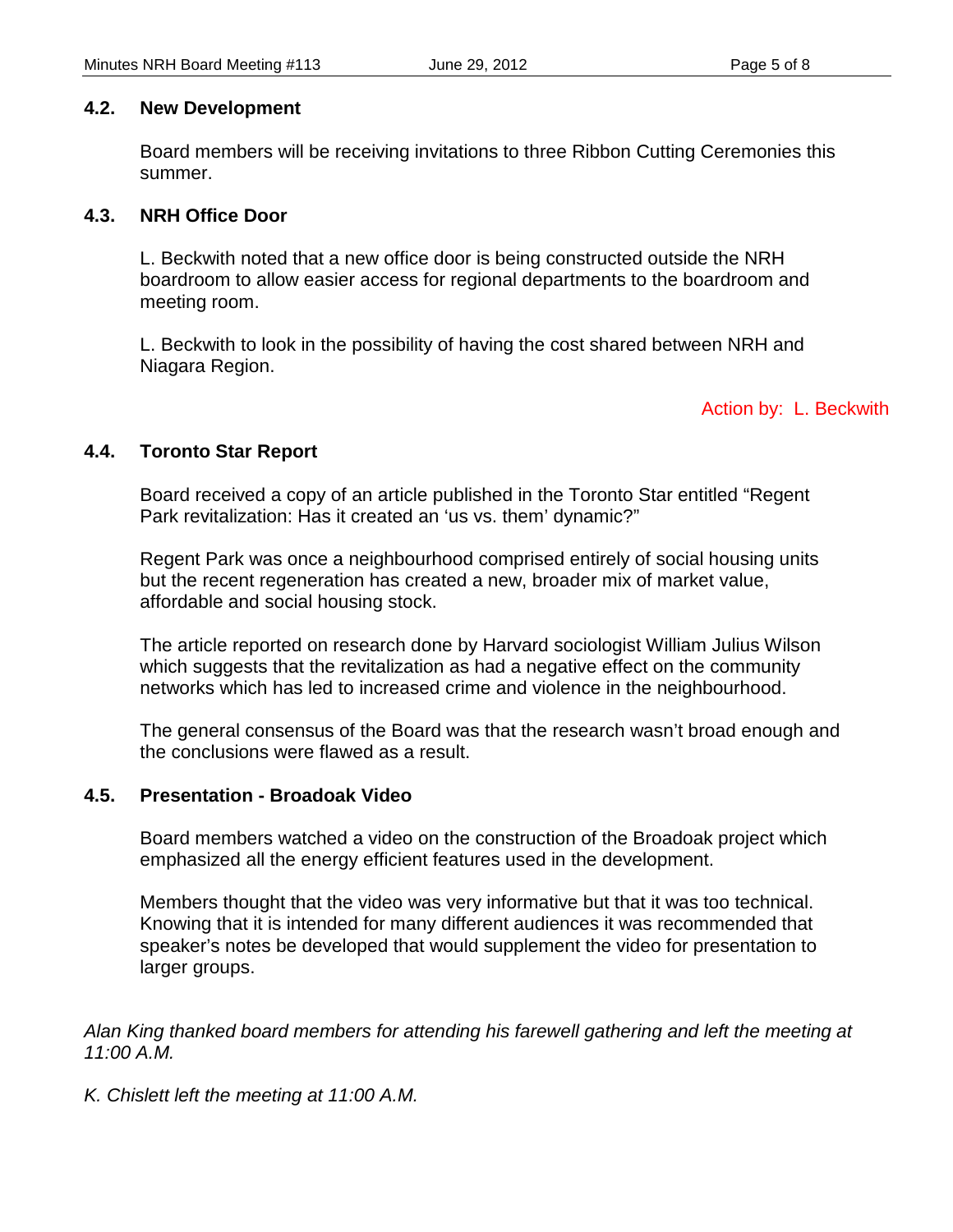### **5. Closed Session – 11.00 A.M.**

*Moved by P. O'Neill Seconded by S. Cordiner*

*That the NRH Board of Directors move into closed session to receive information of a confidential nature relating to labour relations or employee negotiations regarding 2012 Salary Adjustment and Non Union Group Benefits Change.*

 *CARRIED*

**5.1. 2012 Salary Adjustment** – Report IC 12-113-4.1.

*Moved by T. Rigby Seconded by S. Cordiner*

*That the NRH Board of Directors approves a 0% increase to NRH salary ranges and an up to 2% increase to move employees through their salary range based on performance.*

*CARRIED*

### **5.2. Non Union Group Benefit Change** – Report IC 12-113-4.2.

*Moved by B. Baker Seconded by C. Jolliffe*

*That the NRH Board of Directors approves the non-union group benefit changes describe in report 12-113-4.2, effective July 2012.*

*CARRIED*

11:58 A.M. Moved by B. Hannah Seconded by T. Rigby

*That the Niagara Regional Housing Board of Directors rise with report.*

 *CARRIED*

### *6. Committee Reports*

6.1 Executive Committee, Karen Murray, Chair

Minutes of the May 25, 2012 meeting

- . 6.2 Governance Committee No minutes.
- 6.3 Investment Committee, H. D'Angela, Chair

No minutes.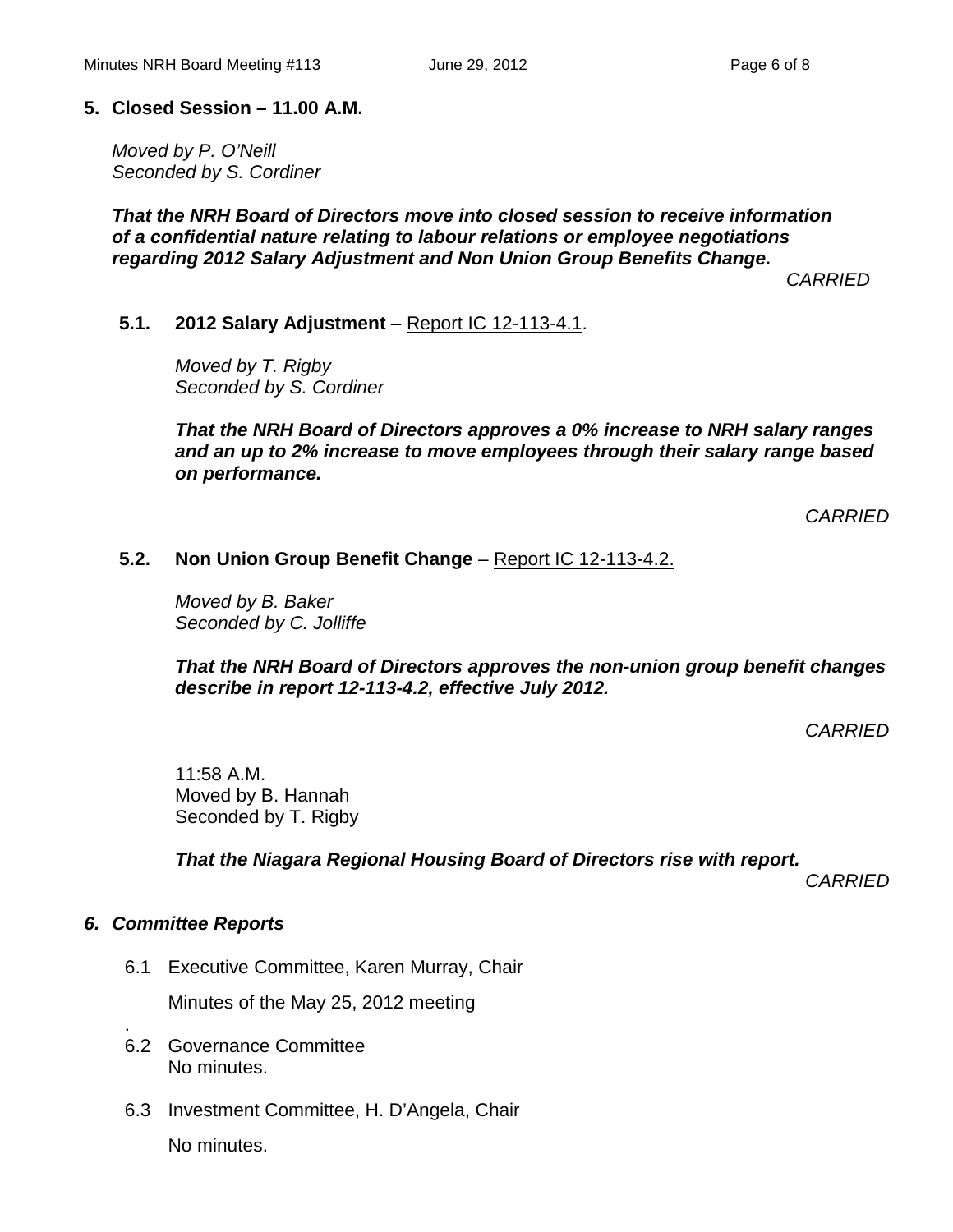- 6.4 Applicant/Tenant Appeals Committee Minutes of the May 15 and 29, 2012 hearings provided for information.
- 6.5 Tender Awards Committee, A. King, Chair No minutes.
- 6.6 Tenant Advisory Group, B. Hannah No minutes of quarterly meeting.
- . 6.7 Housing Provider Advisory Group, C. Jolliffe, Chair No minutes
- 6.8 Community Advisory Group, B. Baker, Chair No Minutes.

### **7. For Information**

7.1 Action Items from Previous Meetings

### *8. Correspondence/Media*

- 8.1. Niagara Renovates Program Fact Sheets:
	- Homeowner Repairs and Accessibility Modifications
	- Homeowner Secondary Suites
- 8.2. *\$9.9M affordable housing project for seniors*, NIAGARA this WEEK.com, June 6, 2012
- **9.** BREAK Not required

### **10. Other Business**

There was no other business.

### **11. Next Meeting**

Friday, July 29, 2012 – Only if required Friday, August 24, 2012 - 9:00 A.M. NRH Board Room Campbell East, 3<sup>rd</sup> Floor 2201 St. David's Road, Thorold, ON